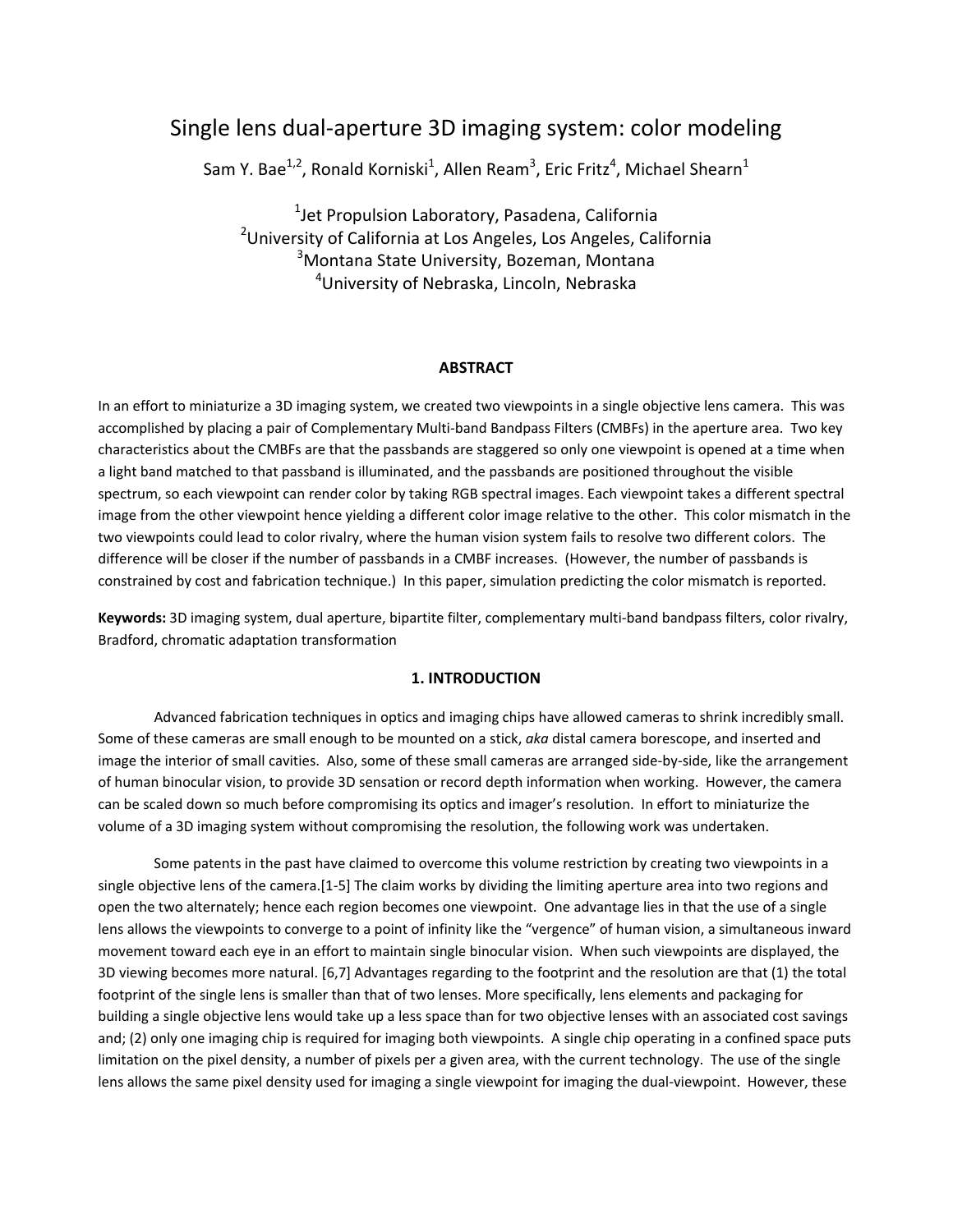benefits can be only be attained when the two aperture regions are opened alternately to present each viewpoint to the single imaging chip.

In efforts to develop a mechanism to open/block the dual-aperture alternately, a few patents have been claimed in the past. Two key goals are (1) to open/block the apertures completely so that the two optical paths would not talk to each other and (2) to build a mechanism small enough to be incorporated in a scale of a distal camera borescope. One patent puts into place a physical shutter and displaces it to one half and the other half of the dualaperture. One concern in this mechanism is that, because the shutter's movement would not be instantaneous, it could smear the image. Another patent claims placing electro-optical liquid crystal blocks at one at each half side of the dual‐aperture and electrically making the liquid crystals opaque and transparent alternately. Although the bi‐state would be instantaneous, the liquid crystal does not block the light completely. Thus, crosstalk is expected. Another patent claims placing a pair of orthogonal polarizers at each aperture and illuminating the scene alternately with corresponding lights. However, the polarization would be randomized when it interacts with surfaces. Again, crosstalk is expected.

The technique we are developing takes the concept of the next patent to the next level. The patent claims placing a pair of complementary optical bandpass filters in a single imaging lens and illuminating the scene with the corresponding light bands. (Figure 1a) The filters were then single‐band bandpasses similar to the spectral characteristic of a pair anaglyph 3D glasses. Therefore, each viewpoint could only image one spectral light band, which leads to render black and white images. Our method goes one step further by putting a pair of Complementary Multiband Bandpass Filters (CMBFs). [9] Each CMBF has many passbands over the visible spectrum, hence each viewpoint can image RGB (Red, Green, Blue)‐spectral images. The spectral transmission curves of the passbands in the CMBFs are nearly a top hat in shape; so the passbands of one multi-band bandpass filter can take places at the stopbands of the other multi‐band bandpass filter without overlapping. This way, the pair of CMBFs is staggered or interdigitated and complementary to each other over the visible spectral band. (Figure 2b)

However, the staggering makes the CMBFs to skip some regions in the color band. For example, when a passband of one CMBF takes a place in the red band, a passband of the other CMBF will have to skip that red band. As a result, each viewpoint takes a different set of spectral images hence has a different gamut for producing a color image from the other CMBF. In 3D imaging, when each human eye sees extremely mismatched color, color rivalry can result, in which the brain cannot resolve the two different colors into one blended color but sees the two alternately. [10‐13] Ultimately, the color rivalry gives viewers strain and fatigue. However, the mismatched colors can be minimized through digitally correcting colors and choosing a right set of CMBFs. In this paper, we report simulation work to choose an optimal pair of CMBFs.

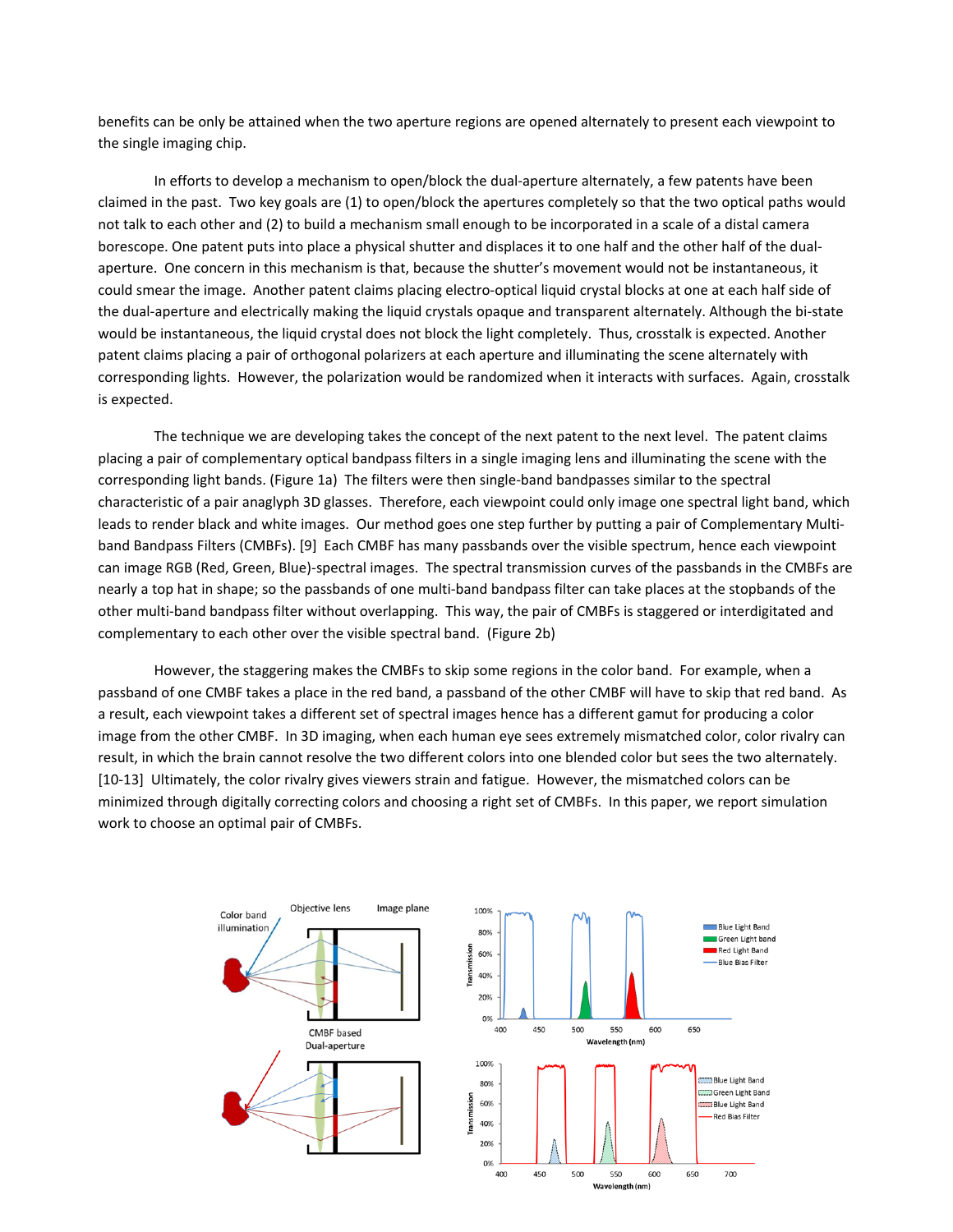**Figure 1.** (a) A pair of complementary bandpass filters placed at the dual-aperture single objective lens. The scheme describes the two viewpoints made by the complementary bandpass filters. (b) An actual spectral plot of a pair of complementary triple‐band bandpass filters purchased commercially off‐the‐shelf. The bell curves are light bands selected by a tunable filter from a broadband light.

#### **2. SINGLE LENS 3D IMAGING SYSTEM DEMONSTRATIONS**

The concept of the single lens 3D imaging system was first validated with a 25-mm lens system. Then, it was validated with 3-mm lens system to demonstrate the feasibility in miniaturization. Multi-band bandpass filters are designed to operate with the light at normal incidence to the surface. The passbands are shifted and distorted as the light incidence departs from normal incidence. To date, a test objective lens designed from Commercial Off‐The‐Shelf (COTS) lenses have been configured to provide a space and the normal incidence for the CMBFs.

For the first 25-mm lens system, a pair of COTS CMBFs having a shape of 25-mm circular disk was acquired. They were cut in half-moons and put next to each to make the CMBFs a round disk (Figure 2a) so that they could fit along with other 25-mm lens elements. (Figure 2b) However, for the 3-mm lens system, this fabrication method was too crude to be placed in the optical path because the cut-edge was too big gap to be in the 2.4-mm aperture area. So, custom CMBFs were developed for the 3‐mm lens system. The needed passbands were determined from modeling. The CMBFs were micro-lithographed in an alternating strip pattern on a substrate and cored out in a 3-mm circular disks. (Figure 3a)



**Figure 2.** (a) Two half‐moon CMBFs put next to the other to be in a shape of a circular disk. (b) Two achromatic lenses sandwiching the CMBF. (c) Ray traces of the objective lens containing the CMBFs. Note the viewpoints are distinctly separated yet the image form at the same optical axis.

#### **2.1 Instrumentation to work with the 25‐mm CMBFs**

**(a) (b)**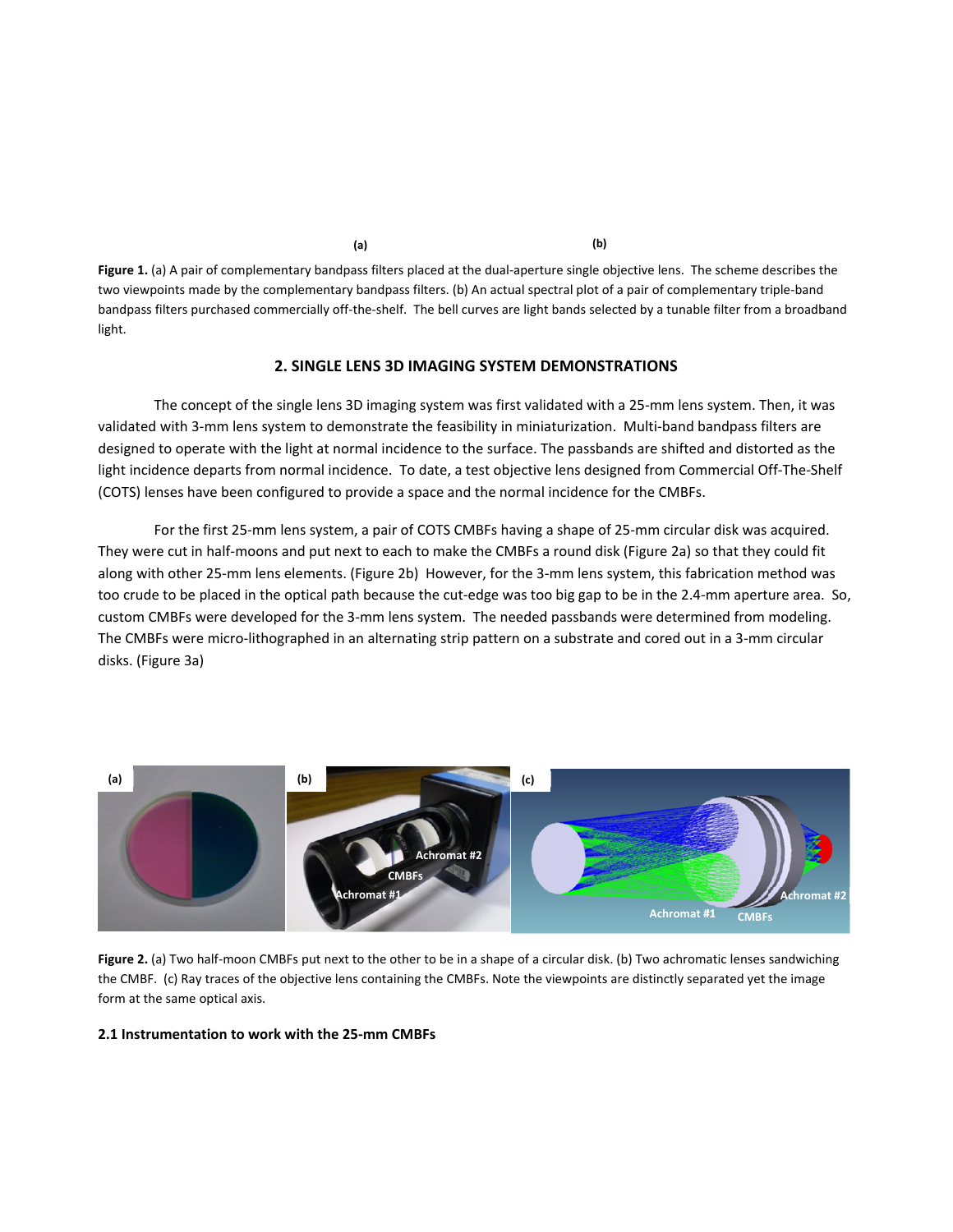The 25-mm objective lens worked with a handheld monochromatic camera. The system required taking 6 or more spectral images, the half of which rendered RGB‐image of one viewpoint and the rest rendered RGB‐image of the other viewpoint. Figure 1b shows a spectral plot of a CMBF‐pair used in the actual system. Two achromats were chosen to sandwich the CMBF pair. The first achromat (achromat #1 in Figure 2) collimated the light from the subject so that the light enters the CMBFs from the subject are normal or minimal angles (<15 degrees) from the normal to the surface. The second achromat (achromat #2 in Figure 2) focused the light exited from the CMBF-pair onto the imaging system. These were put in a lens tube. Then, the tube was mounted at the camera's C-mount, which aligns the optical axis with the center of the imaging chip. A tunable filter was used to select light bands matching to the passbands from a Xe-lamp. The spectral transmissions of the tunable filter were in a shape of bell-curves. (Figure 1b, superimposed in the CMBF plots)

### **2.2 Instrumentation to work with the 3‐mm CMBFs**

The 3-mm objective lens worked with a color imager instead of the monochromatic imager. The system required taking only 2 images each from one viewpoint because the color imager contains a color filter array on the chip for taking simultaneous multispectral images. The 3-mm COTS lens elements were assembled to work with the 3mm CMBFs. They were held and spaced by custom fabricated plastic lens mounts and were stacked in a brass tube. (Figure 3b)





Instead of using the tunable filter, a projector containing a Digital Mirror Array (DMA) was adapted to select the light bands. Bands of light are selected by projecting a broadband light onto one or the other CMBF. (Figure 3c) The reason for the replacement is that the tunable filter was not suitable for building a real‐time imaging system. More specifically, 1) the tunable filter lengthened the exposure time because it filtered through only one hundredth of the broadband light, and 2) the tunable filter took a minimum of 50 msec to switch the light bands from one to a next. Another reason for the replacement is that the transmission band of the tunable filter was shifted and distorted as the liquid crystal inside the tunable filter became disoriented when it was applied with the heated Xe‐lamp. However, the DMA illumination system made the real‐time imaging more realizable because it shortened the exposure time by transmitting exactly matched light bands as the passbands of the CMBFs and switched the light bands fast in the order of micro‐seconds. [14] Lastly, it eliminated the shift and distortion problems seen in the tunable filter.

### **3. OPTIMIZING CMBF‐PAIR**

Each CMBF should transmit as much RGB‐spectral information as possible for rendering a good color image. However, the staggered passbands makes each viewpoint to skip some regions in the RGB band. As a result, the two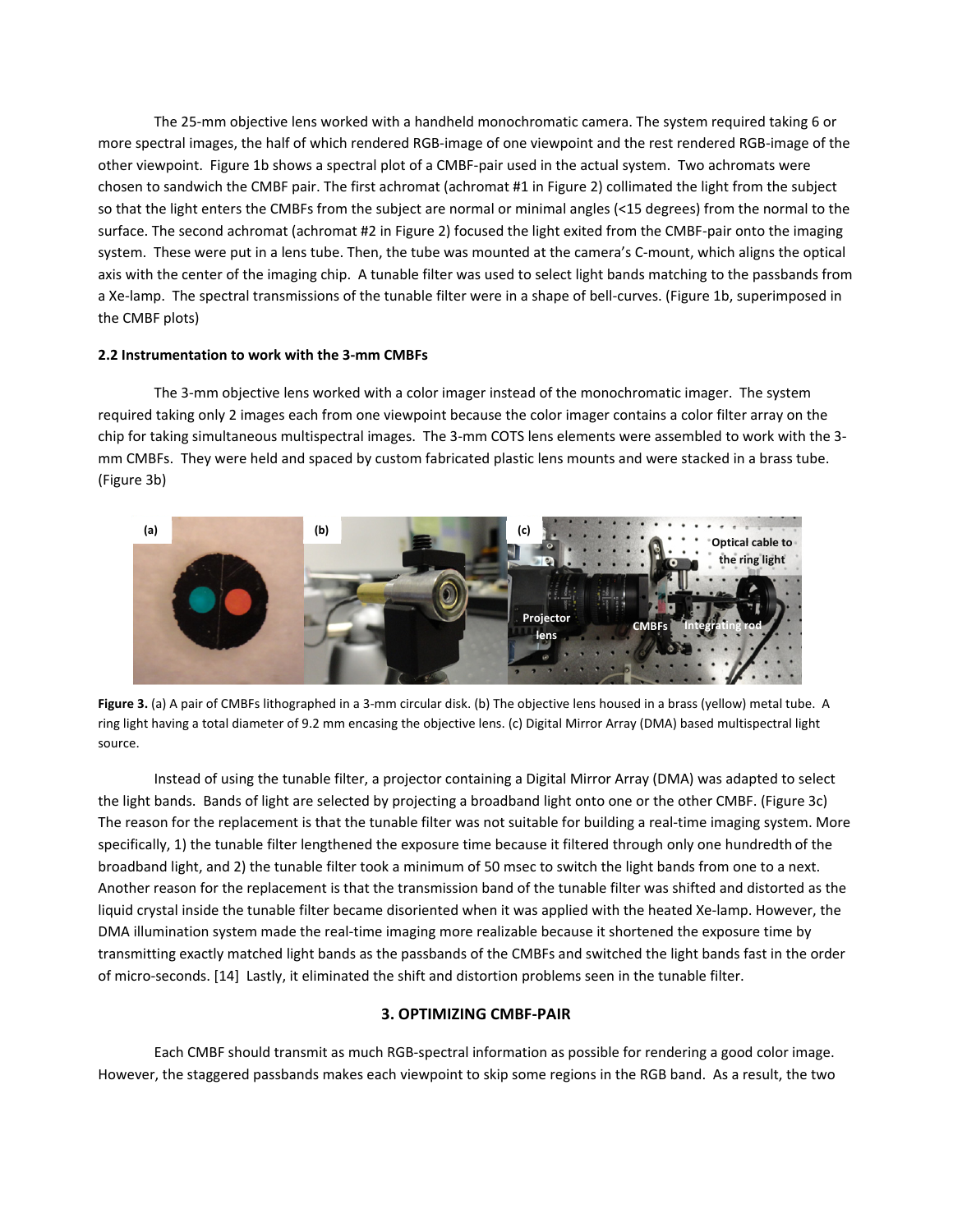viewpoints take different spectral images thus render two different color images relative to each other. The raw color image from each viewpoint showed that the color tones are red or blue. The difference in the color tone comes from the illuminations filtered by CMBFs. The difference would be narrowed if the CMBF contains more passbands and narrowed further by applying Chromatic Adaptation Transform (CAT). However, the cost and technique to fabricate the passbands increases significantly with a number of passbands.

## **3.1 Basic algorithm**

CAT maps colors illuminated by one illuminant to another; it can make the colors illuminated by the CMBF‐ illumination appear as if they were under daylight, D65 illumination. A simulation was applied to find a pair that yields the tolerable difference with the least number of passbands. It ran the scenario of having CMBF‐pairs with dual‐, triple‐, and quadruple‐band bandpasses. The CAT calculates the white point of the light source and the daylight illuminants, divides the two in a device independent color space, and multiplies the ratio to other colors. We used Bradford matrix to perform the CAT. The differences were quantified in CIE Lab space in terms of ∆E. Papers have suggested that the ∆E should be less than 10. [10‐13]

### **3.2 Results**

We used known RGB values of Macbeth Color Chart in the simulation. The simulation mapped the colors under the D65 illumination and mapped the colors under red biased and blue biased CMBF illuminations. Average differences between the two, ∆E, are tabulated in the first row of the table below. Then, the CAT was applied to map the colors illuminated by the CMBF‐illuminations to colors that would appear under the D65 illumination. The difference was observed as the CAT could not map the colors close to the D65. Average differences between the CAT applied colors and D65 illuminated colors are tabulated in the bottom two rows in the table below.

|                                        |                                                           | Dual-<br>bandpasses | Triple-<br>bandpasses | Quadruple-<br>bandpasses | <b>Actual</b><br>dual-bandpass |
|----------------------------------------|-----------------------------------------------------------|---------------------|-----------------------|--------------------------|--------------------------------|
| pplied<br>Before the<br>൹<br><b>IS</b> | Avg. ΔE, red biased CMBF<br>and D65                       | 36                  | 85                    | 20                       | 59                             |
|                                        | Avg. ΔE, blue biased<br><b>CMBF and D65</b>               | 57                  | 79                    | 40                       | 65                             |
|                                        | Avg. $\Delta E$ , red and blue<br>biased CMBFs            | 82                  | 163                   | 57                       | 123                            |
| After the CAT<br>applied               | Avg. ΔE, red biased<br>applied with CAT and D65           | 26                  | 24                    | 12                       | 19                             |
|                                        | Avg. ΔE, Blue biased<br>applied with CAT and D65          | 24                  | 21                    | 6                        | 11                             |
|                                        | Avg. $\Delta E$ , red and blue<br>biased applied with CAT | 48                  | 43                    | 19                       | 27                             |

**Table.** Results of the simulation in CIE Lab values

As expected a pair of complementary quadruple‐bandpass filters yields the least color differences, 20 and 40 before the CAT had been applied, 12 and 6 after the CAT has been applied. The color difference after the CAT was 19. The trend is that, as the number of passbands increases, the color difference is narrowed. This is because a CMBF containing more passbands takes more spectral samples in the RGB band thus render more complete color.

#### **3.3 Evaluation**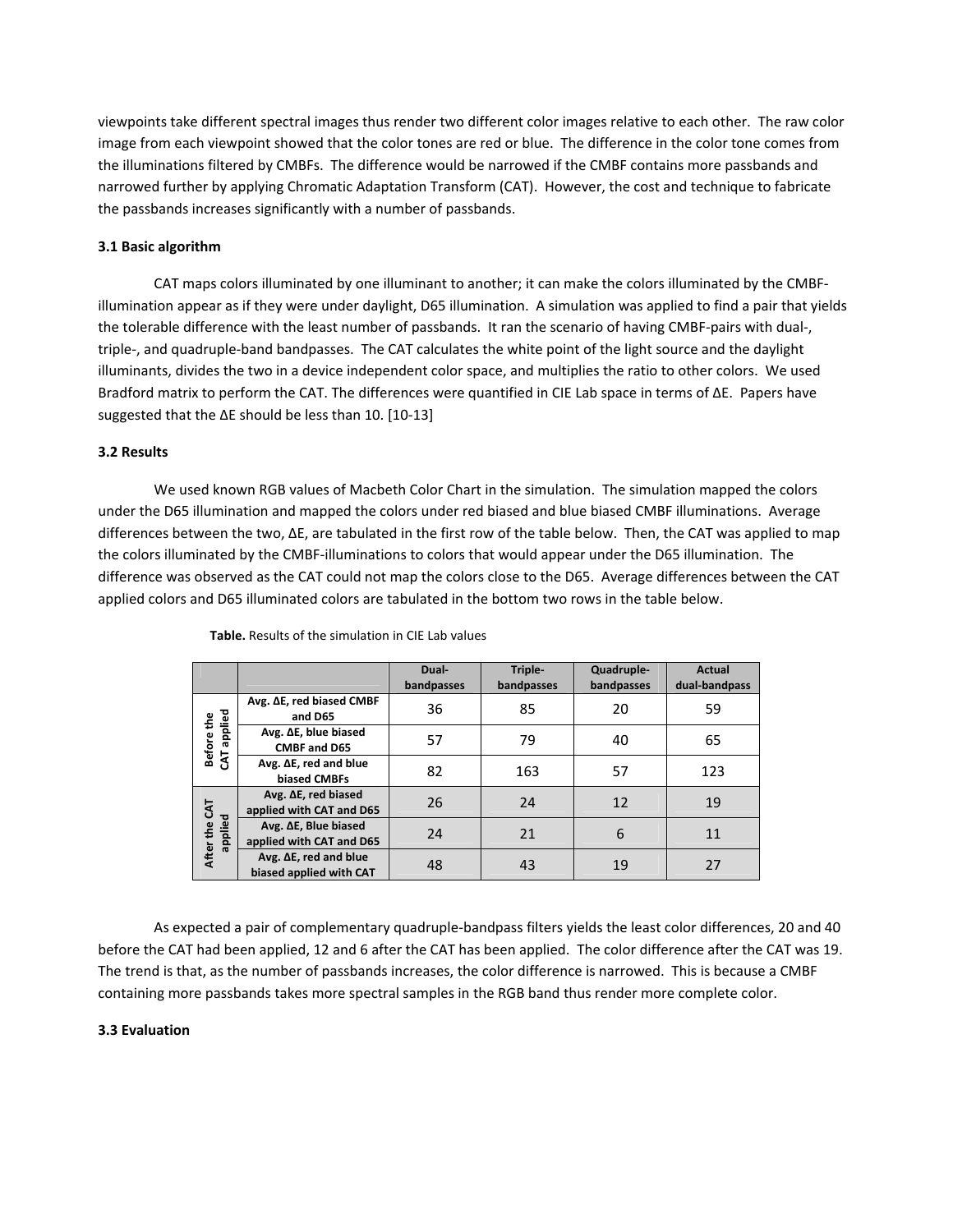A pair of complementary dual‐band bandpass filters (CDBFs) was chosen for our imaging system. The passbands of the actual CDBFs overlapped at some regions in the RGB‐band. (Figure 4) The simulation accounted the spectral power density plot, *i.e.* the Xe light filtered through the CDBFs, and tabulated the simulation result in the last column of the table above. The overlap made the difference to be even narrower.



Figure 4. Spectral power density plot of the CMBF illumination *i.e.* Xe light filtered through a pair of complementary dual‐band bandpass filters

### **4. CONCLUSION**

A single lens capable to take two viewpoints in color was demonstrated with 25‐mm and 3‐mm lens systems. Each used a pair of CMBFs to image the viewpoints alternately. However, color images from the two viewpoints could not be the same because the CMBFs take different spectral images due to the staggered arrangement of the passbands. So, CAT was applied to map the colors under the CMBF‐illumination to appear as if they are under the daylight. The simulation showed that the more the passbands in the CMBF the less the color difference between the two viewpoints as well as having a better mapping. What we are developing next is the ability of applying the CAT as the color images are recorded to compare them with images without CAT application.

#### **5. ACKNOWLEDGMENT**

This research was carried out under funding from the Skull Base Institute (SBI) of Los Angeles, California. The authors thank Dr. Hrayr Shahinian of the SBI and Dr. Harish Manohara of JPL for significantly helpful discussions and technical direction in developing this concept. Mr. Sam Bae wants to give special thanks to Professor Harold Monbouquette of UCLA for his support of the project for his PhD work at UCLA. This research was carried out at the Jet Propulsion Laboratory, California Institute of Technology, under a contract with the National Aeronautics and Space Administration.

© 2010 California Institute of Technology. Government sponsorship acknowledged.